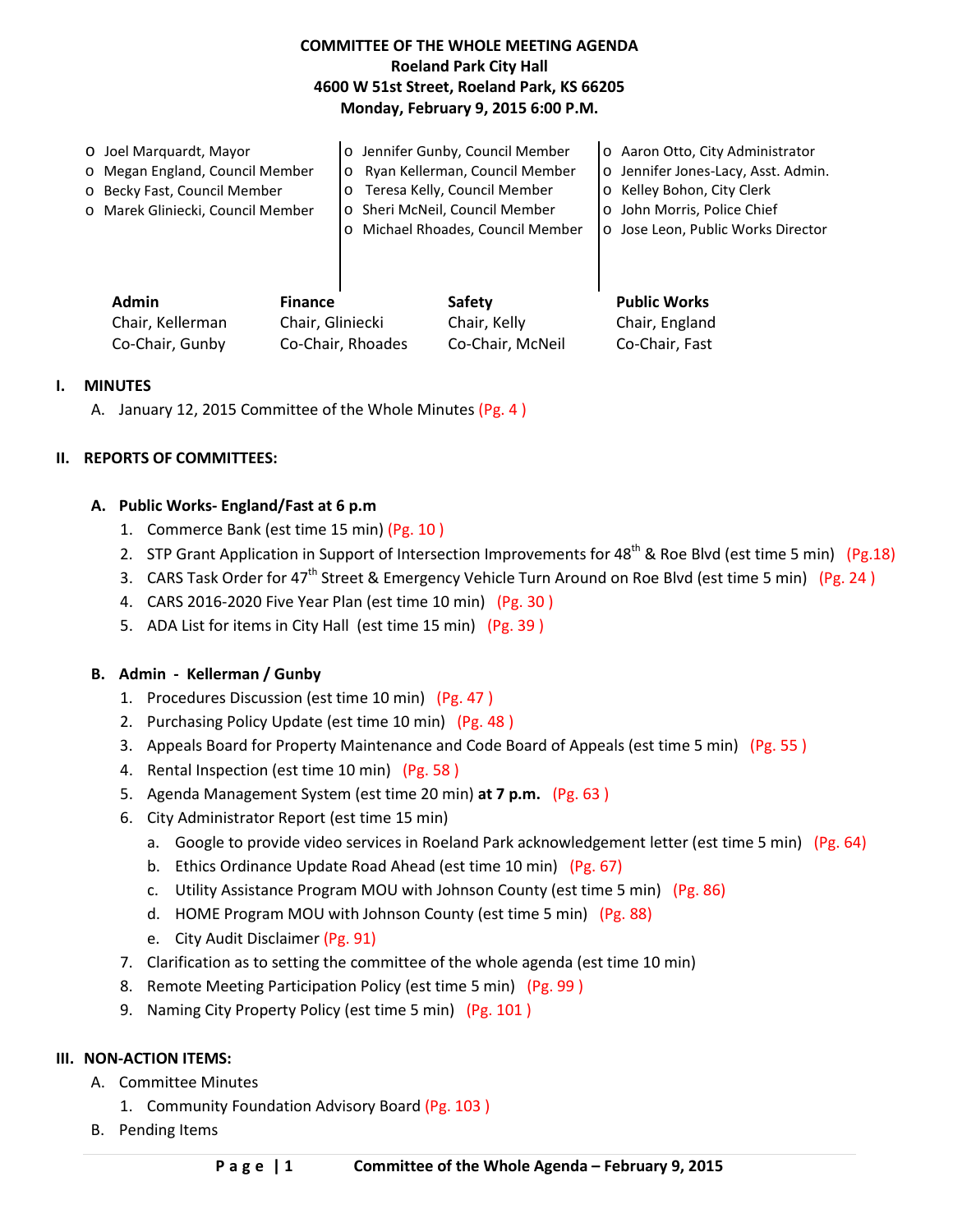- 1. Possible modifications to Chapter 16
- 2. Right of Way Updates
- 3. December Financials
- 4. Plan Review Fee Update and Fee Resolution Update
- 5. Home Occupation Update
- 6. Bed and Breakfast / Boarding House Permissibility as a Home Business

# IV. **ADJOURN**

# **Welcome to this meeting of the Committee of the Whole of Roeland Park. Below are the Procedural Rules of the Committee**

The governing body encourages citizen participation in local governance processes. To that end, and in compliance with the Kansas Open meetings Act (KSA 45-215), you are invited to participate in this meeting. The following rules have been established to facilitate the transaction of business during the meeting. Please take a moment to review these rules before the meeting begins.

A. **Audience Decorum.** Members of the audience shall not engage in disorderly or boisterous conduct, including but not limited to; the utterance of loud, obnoxious, threatening, or abusive language; clapping; cheering; whistling; stomping; or any other acts that disturb, disrupt, impede, or otherwise render the orderly conduct of the Committee of the Whole meeting unfeasible. Any member(s) of the audience engaging in such conduct shall, at the discretion of the City Council President (Chair) or a majority of the Council Members, be declared out of order and shall be subject to reprimand and/or removal from the meeting. Please turn off all cellular telephones, pagers and beepers and other noise-making devices or turn them to "silent mode" before the meeting begins.

B. Public Comment Request to Speak Form. The request form's purpose is to have a record for the City Clerk. Members of the public may address the Committee of the Whole at the beginning of an agenda topic; however, no person shall address the Committee of the Whole without first being recognized by the Chair or Committee Chair. Any person wishing to speak at the beginning of an agenda topic, shall first complete a Request to Speak form and submit this form to the City Clerk before discussion begins on that agenda topic.

C. Purpose. The purpose of addressing the Committee of the Whole is to communicate formally with the governing body with a question or comment regarding matters that are on the Committee's agenda.

D. Speaker Decorum. Each person addressing the Committee of the Whole, shall do so in an orderly, respectful, dignified manner and shall not engage in conduct or language that disrupts, disturbs, maligns, upsets, or otherwise impedes the orderly conduct of the committee meeting. Any person, who so disrupts the meeting shall, at the discretion of the City Council President (Chair) or a majority of the Council Members, be declared out of order and shall be subject to reprimand and/or removal from the meeting.

E. Time Limit. In the interest of fairness to other persons wishing to speak and to other individuals or groups having business before the Committee of the Whole, each speaker shall limit comments to two minutes per agenda item. If a large number of people wish to speak, this time may be shortened by the Chair so that the number of persons wishing to speak may be accommodated within the time available.

F. Speak Only Once Per Agenda Item. Second opportunities for the public to speak on the same agenda item will not be permitted. No speaker will be allowed to yield part or all of his/her time to another, and no speaker will be credited with time requested but not used by another.